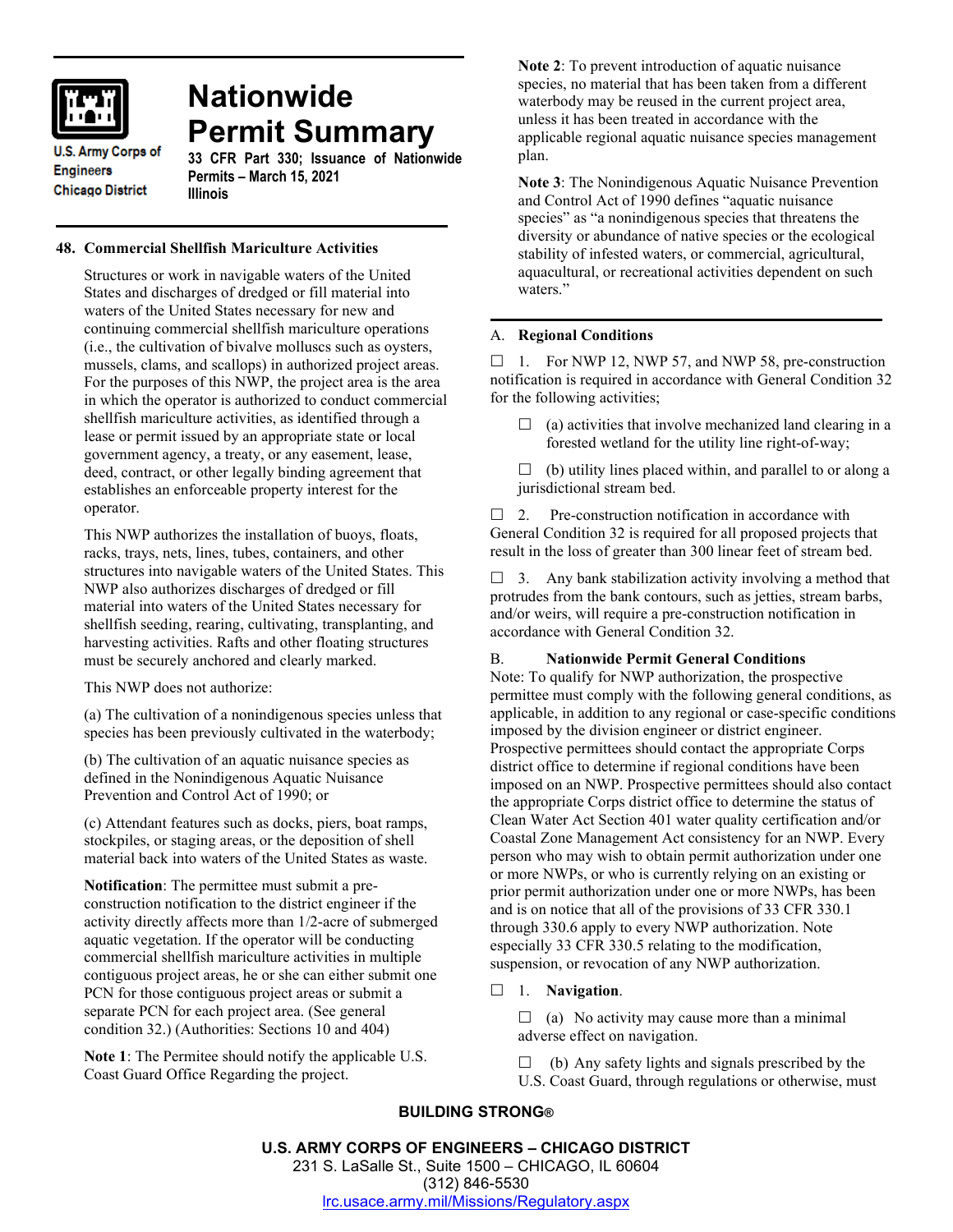Nationwide Permit 48 Summary – Chicago District - Illinois Page 2

be installed and maintained at the permittee's expense on authorized facilities in navigable waters of the United States.

 $\Box$  (c) The permittee understands and agrees that, if future operations by the United States require the removal, relocation, or other alteration, of the structure or work herein authorized, or if, in the opinion of the Secretary of the Army or his authorized representative, said structure or work shall cause unreasonable obstruction to the free navigation of the navigable waters, the permittee will be required, upon due notice from the Corps of Engineers, to remove, relocate, or alter the structural work or obstructions caused thereby, without expense to the United States. No claim shall be made against the United States on account of any such removal or alteration.

□ 2. **Aquatic Life Movements.** No activity may substantially disrupt the necessary life cycle movements of those species of aquatic life indigenous to the waterbody, including those species that normally migrate through the area, unless the activity's primary purpose is to impound water. All permanent and temporary crossings of waterbodies shall be suitably culverted, bridged, or otherwise designed and constructed to maintain low flows to sustain the movement of those aquatic species. If a bottomless culvert cannot be used, then the crossing should be designed and constructed to minimize adverse effects to aquatic life movements.

 3. **Spawning Areas**. Activities in spawning areas during spawning seasons must be avoided to the maximum extent practicable. Activities that result in the physical destruction (e.g., through excavation, fill, or downstream smothering by substantial turbidity) of an important spawning area are not authorized.

 4. **Migratory Bird Breeding Areas.** Activities in waters of the United States that serve as breeding areas for migratory birds must be avoided to the maximum extent practicable.

 5. **Shellfish Beds**. No activity may occur in areas of concentrated shellfish populations, unless the activity is directly related to a shellfish harvesting activity authorized by NWPs 4 and 48, or is a shellfish seeding or habitat restoration activity authorized by NWP 27.

 6. **Suitable Material**. No activity may use unsuitable material (e.g., trash, debris, car bodies, asphalt, etc.). Material used for construction or discharged must be free from toxic pollutants in toxic amounts (see section 307 of the Clean Water Act).

 7. **Water Supply Intakes**. No activity may occur in the proximity of a public water supply intake, except where the activity is for the repair or improvement of public water supply intake structures or adjacent bank stabilization.

 8. **Adverse Effects from Impoundments**. If the activity creates an impoundment of water, adverse effects to the aquatic system due to accelerating the passage of water, and/or restricting its flow must be minimized to the maximum extent practicable.

 9. **Management of Water Flows**. To the maximum extent practicable, the pre-construction course, condition, capacity, and

location of open waters must be maintained for each activity, including stream channelization, storm water management activities, and temporary and permanent road crossings, except as provided below. The activity must be constructed to withstand expected high flows. The activity must not restrict or impede the passage of normal or high flows, unless the primary purpose of the activity is to impound water or manage high flows. The activity may alter the pre-construction course, condition, capacity, and location of open waters if it benefits the aquatic environment (e.g., stream restoration or relocation activities).

 10. **Fills Within 100-Year Floodplains**. The activity must comply with applicable FEMA-approved state or local floodplain management requirements.

□ 11. **Equipment**. Heavy equipment working in wetlands or mudflats must be placed on mats, or other measures must be taken to minimize soil disturbance.

 12. **Soil Erosion and Sediment Controls**. Appropriate soil erosion and sediment controls must be used and maintained in effective operating condition during construction, and all exposed soil and other fills, as well as any work below the ordinary high water mark or high tide line, must be permanently stabilized at the earliest practicable date. Permittees are encouraged to perform work within waters of the United States during periods of low-flow or no-flow, or during low tides.

 13. **Removal of Temporary Fills**. Temporary structures must be removed, to the maximum extent practicable, after their use has been discontinued. Temporary fills must be removed in their entirety and the affected areas returned to pre-construction elevations. The affected areas must be revegetated, as appropriate.

 14. **Proper Maintenance**. Any authorized structure or fill shall be properly maintained, including maintenance to ensure public safety and compliance with applicable NWP general conditions, as well as any activity-specific conditions added by the district engineer to an NWP authorization.

 15. **Single and Complete Project**. The activity must be a single and complete project. The same NWP cannot be used more than once for the same single and complete project.

16. **Wild and Scenic Rivers**.

 $\Box$  (a) No NWP activity may occur in a component of the National Wild and Scenic River System, or in a river officially designated by Congress as a "study river" for possible inclusion in the system while the river is in an official study status, unless the appropriate Federal agency with direct management responsibility for such river, has determined in writing that the proposed activity will not adversely affect the Wild and Scenic River designation or study status.

 $\Box$  (b) If a proposed NWP activity will occur in a component of the National Wild and Scenic River System, or in a river officially designated by Congress as a "study river" for possible inclusion in the system while the river is in an official study status, the permittee must submit a preconstruction notification (see general condition 32). The district engineer will coordinate the PCN with the Federal agency with direct management responsibility for that river. Permittees shall not begin the NWP activity until notified by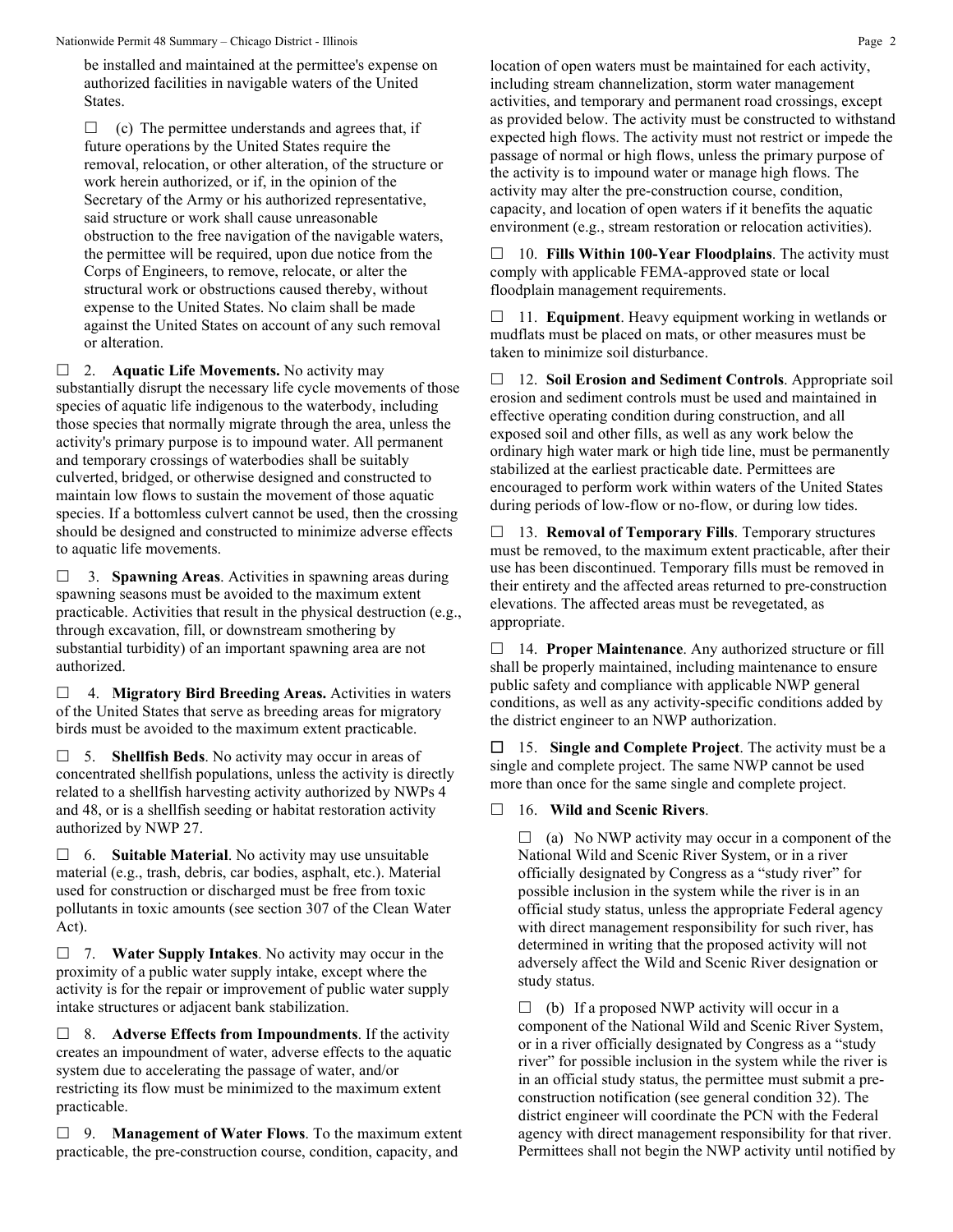the district engineer that the Federal agency with direct management responsibility for that river has determined in writing that the proposed NWP activity will not adversely affect the Wild and Scenic River designation or study status.

 $\Box$  (c) Information on Wild and Scenic Rivers may be obtained from the appropriate Federal land management agency responsible for the designated Wild and Scenic River or study river (e.g., National Park Service, U.S. Forest Service, Bureau of Land Management, U.S. Fish and Wildlife Service). Information on these rivers is also available at: http://www.rivers.gov/.

 17. **Tribal Rights**. No activity or its operation may impair reserved tribal rights, including, but not limited to, reserved water rights and treaty fishing and hunting rights.

## 18. **Endangered Species**.

 $\Box$  (a) No activity is authorized under any NWP which is likely to directly or indirectly jeopardize the continued existence of a threatened or endangered species or a species proposed for such designation, as identified under the Federal Endangered Species Act (ESA), or which will directly or indirectly destroy or adversely modify the critical habitat of such species. No activity is authorized under any NWP which "may affect" a listed species or critical habitat, unless ESA section 7 consultation addressing the consequences of the proposed activity on listed species or critical habitat has been completed. See 50 CFR 402.02 for the definition of "effects of the action" for the purposes of ESA section 7 consultation, as well as 50 CFR 402.17, which provides further explanation under ESA section 7 regarding "activities that are reasonably certain to occur" and "consequences caused by the proposed action."

 $\Box$  (b) Federal agencies should follow their own procedures for complying with the requirements of the ESA (see 33 CFR 330.4(f)(1)). If pre-construction notification is required for the proposed activity, the Federal permittee must provide the district engineer with the appropriate documentation to demonstrate compliance with those requirements. The district engineer will verify that the appropriate documentation has been submitted. If the appropriate documentation has not been submitted, additional ESA section 7 consultation may be necessary for the activity and the respective federal agency would be responsible for fulfilling its obligation under section 7 of the ESA.

 $\Box$  (c) Non-federal permittees must submit a preconstruction notification to the district engineer if any listed species (or species proposed for listing) or designated critical habitat (or critical habitat proposed such designation) might be affected or is in the vicinity of the activity, or if the activity is located in designated critical habitat or critical habitat proposed for such designation, and shall not begin work on the activity until notified by the district engineer that the requirements of the ESA have been satisfied and that the activity is authorized. For activities that might affect Federally-listed endangered or threatened species (or species proposed for listing) or designated critical habitat (or critical habitat proposed for such designation), the pre-construction

notification must include the name(s) of the endangered or threatened species (or species proposed for listing) that might be affected by the proposed activity or that utilize the designated critical habitat (or critical habitat proposed for such designation) that might be affected by the proposed activity. The district engineer will determine whether the proposed activity "may affect" or will have "no effect" to listed species and designated critical habitat and will notify the non-Federal applicant of the Corps' determination within 45 days of receipt of a complete preconstruction notification. For activities where the non-Federal applicant has identified listed species (or species proposed for listing) or designated critical habitat (or critical habitat proposed for such designation) that might be affected or is in the vicinity of the activity, and has so notified the Corps, the applicant shall not begin work until the Corps has provided notification that the proposed activity will have "no effect" on listed species (or species proposed for listing or designated critical habitat (or critical habitat proposed for such designation), or until ESA section 7 consultation or conference has been completed. If the non-Federal applicant has not heard back from the Corps within 45 days, the applicant must still wait for notification from the Corps.

 $\Box$  (d) As a result of formal or informal consultation with the FWS or NMFS the district engineer may add species-specific permit conditions to the NWPs.

 $\Box$  (e) Authorization of an activity by an NWP does not authorize the "take" of a threatened or endangered species as defined under the ESA. In the absence of separate authorization (e.g., an ESA Section 10 Permit, a Biological Opinion with "incidental take" provisions, etc.) from the FWS or the NMFS, the Endangered Species Act prohibits any person subject to the jurisdiction of the United States to take a listed species, where "take" means to harass, harm, pursue, hunt, shoot, wound, kill, trap, capture, or collect, or to attempt to engage in any such conduct. The word "harm" in the definition of "take" means an act which actually kills or injures wildlife. Such an act may include significant habitat modification or degradation where it actually kills or injures wildlife by significantly impairing essential behavioral patterns, including breeding, feeding or sheltering.

 $\Box$  (f) If the non-federal permittee has a valid ESA section  $10(a)(1)(B)$  incidental take permit with an approved Habitat Conservation Plan for a project or a group of projects that includes the proposed NWP activity, the non-federal applicant should provide a copy of that ESA section  $10(a)(1)(B)$  permit with the PCN required by paragraph (c) of this general condition. The district engineer will coordinate with the agency that issued the ESA section  $10(a)(1)(B)$  permit to determine whether the proposed NWP activity and the associated incidental take were considered in the internal ESA section 7 consultation conducted for the ESA section  $10(a)(1)(B)$  permit. If that coordination results in concurrence from the agency that the proposed NWP activity and the associated incidental take were considered in the internal ESA section 7 consultation for the ESA section  $10(a)(1)(B)$  permit, the district engineer does not need to conduct a separate ESA section 7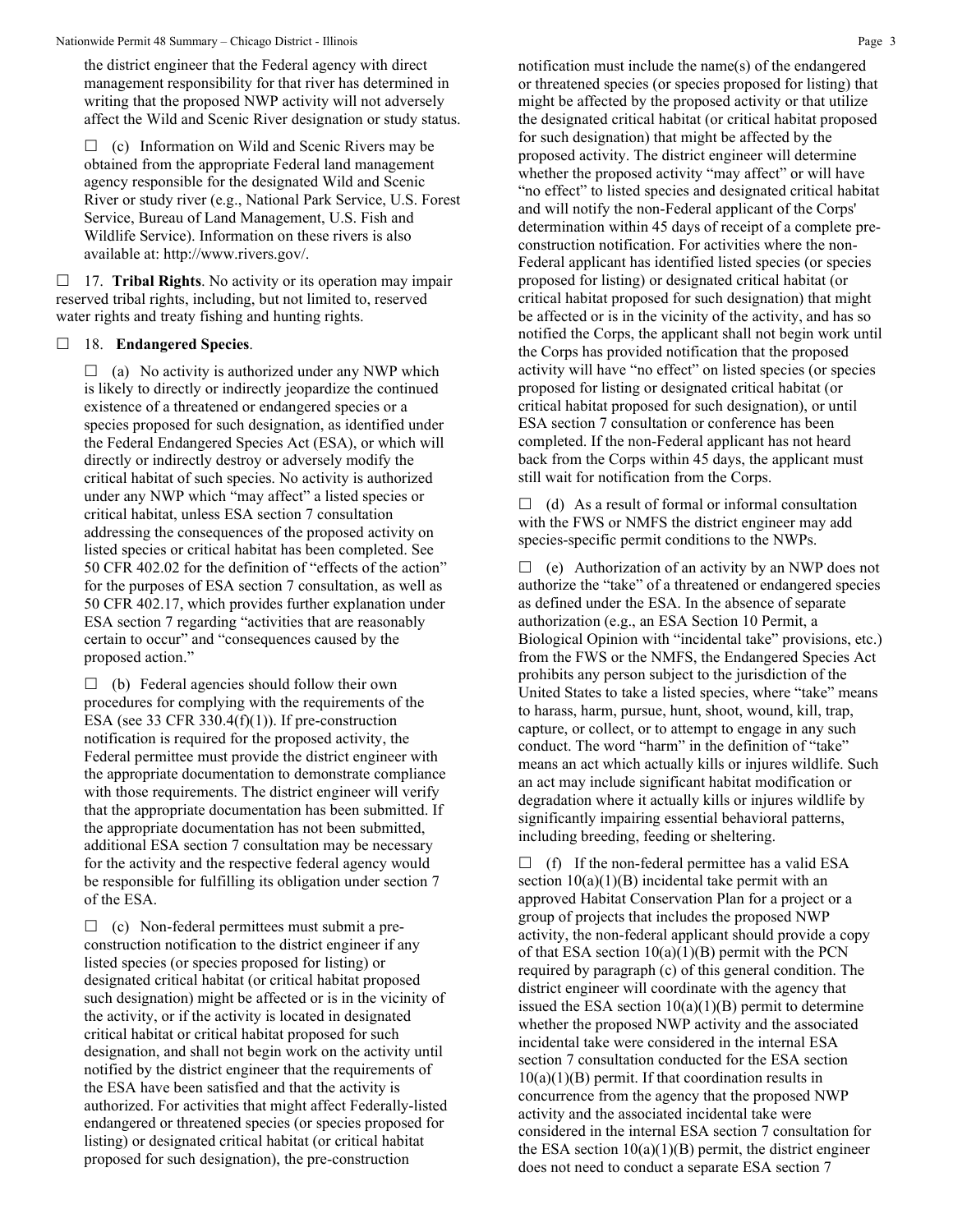consultation for the proposed NWP activity. The district engineer will notify the non-federal applicant within 45 days of receipt of a complete pre-construction notification whether the ESA section  $10(a)(1)(B)$  permit covers the proposed NWP activity or whether additional ESA section 7 consultation is required.

 $\Box$  (g) Information on the location of threatened and endangered species and their critical habitat can be obtained directly from the offices of the FWS and NMFS or their world wide web pages at http://www.fws.gov/ or http://www.fws.gov/ipac and

http://www.nmfs.noaa.gov/pr/species/esa/ respectively.

 19. **Migratory Birds and Bald and Golden Eagles**. The permittee is responsible for ensuring that an action authorized by NWP complies with the Migratory Bird Treaty Act and the Bald and Golden Eagle Protection Act. The permittee is responsible for contacting the appropriate local office of the U.S. Fish and Wildlife Service to determine what measures, if any, are necessary or appropriate to reduce adverse effects to migratory birds or eagles, including whether "incidental take" permits are necessary and available under the Migratory Bird Treaty Act or Bald and Golden Eagle Protection Act for a particular activity.

20. **Historic Properties**.

 $\Box$  (a) No activity is authorized under any NWP which may have the potential to cause effects to properties listed, or eligible for listing, in the National Register of Historic Places until the requirements of Section 106 of the National Historic Preservation Act (NHPA) have been satisfied.

 $\Box$  (b) Federal permittees should follow their own procedures for complying with the requirements of section 106 of the National Historic Preservation Act (see 33 CFR 330.4 $(g)(1)$ ). If pre-construction notification is required for the proposed NWP activity, the Federal permittee must provide the district engineer with the appropriate documentation to demonstrate compliance with those requirements. The district engineer will verify that the appropriate documentation has been submitted. If the appropriate documentation is not submitted, then additional consultation under section 106 may be necessary. The respective federal agency is responsible for fulfilling its obligation to comply with section 106.

 $\Box$  (c) Non-federal permittees must submit a preconstruction notification to the district engineer if the NWP activity might have the potential to cause effects to any historic properties listed on, determined to be eligible for listing on, or potentially eligible for listing on the National Register of Historic Places, including previously unidentified properties. For such activities, the preconstruction notification must state which historic properties might have the potential to be affected by the proposed NWP activity or include a vicinity map indicating the location of the historic properties or the potential for the presence of historic properties. Assistance regarding information on the location of, or potential for, the presence of historic properties can be sought from the State Historic Preservation Officer, Tribal Historic Preservation Officer, or designated tribal representative, as appropriate, and the National Register

of Historic Places (see 33 CFR 330.4(g)). When reviewing pre-construction notifications, district engineers will comply with the current procedures for addressing the requirements of section 106 of the National Historic Preservation Act. The district engineer shall make a reasonable and good faith effort to carry out appropriate identification efforts commensurate with potential impacts, which may include background research, consultation, oral history interviews, sample field investigation, and/or field survey. Based on the information submitted in the PCN and these identification efforts, the district engineer shall determine whether the proposed NWP activity has the potential to cause effects on the historic properties. Section 106 consultation is not required when the district engineer determines that the activity does not have the potential to cause effects on historic properties (see 36 CFR 800.3(a)). Section 106 consultation is required when the district engineer determines that the activity has the potential to cause effects on historic properties. The district engineer will conduct consultation with consulting parties identified under 36 CFR 800.2(c) when he or she makes any of the following effect determinations for the purposes of section 106 of the NHPA: No historic properties affected, no adverse effect, or adverse effect.

 $\Box$  (d) Where the non-Federal applicant has identified historic properties on which the proposed NWP activity might have the potential to cause effects and has so notified the Corps, the non-Federal applicant shall not begin the activity until notified by the district engineer either that the activity has no potential to cause effects to historic properties or that NHPA section 106 consultation has been completed. For non-federal permittees, the district engineer will notify the prospective permittee within 45 days of receipt of a complete pre-construction notification whether NHPA section 106 consultation is required. If NHPA section 106 consultation is required, the district engineer will notify the non-Federal applicant that he or she cannot begin the activity until section 106 consultation is completed. If the non-Federal applicant has not heard back from the Corps within 45 days, the applicant must still wait for notification from the Corps..

 $\Box$  (e) Prospective permittees should be aware that section 110k of the NHPA (54 U.S.C. 306113) prevents the Corps from granting a permit or other assistance to an applicant who, with intent to avoid the requirements of section 106 of the NHPA, has intentionally significantly adversely affected a historic property to which the permit would relate, or having legal power to prevent it, allowed such significant adverse effect to occur, unless the Corps, after consultation with the Advisory Council on Historic Preservation (ACHP), determines that circumstances justify granting such assistance despite the adverse effect created or permitted by the applicant. If circumstances justify granting the assistance, the Corps is required to notify the ACHP and provide documentation specifying the circumstances, the degree of damage to the integrity of any historic properties affected, and proposed mitigation. This documentation must include any views obtained from the applicant, SHPO/THPO, appropriate Indian tribes if the undertaking occurs on or affects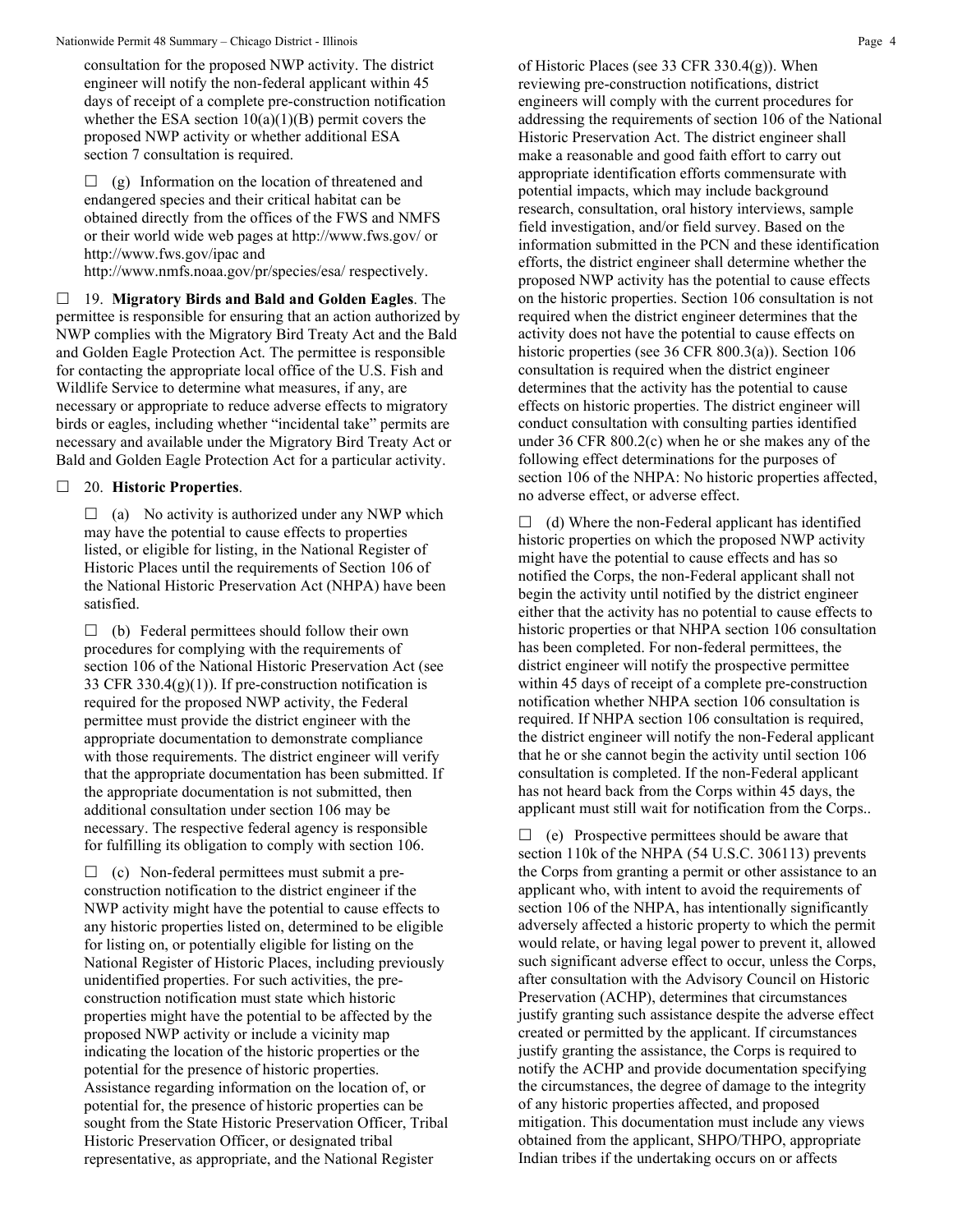historic properties on tribal lands or affects properties of interest to those tribes, and other parties known to have a legitimate interest in the impacts to the permitted activity on historic properties.

 21. **Discovery of Previously Unknown Remains and Artifacts**. Permittees that discover any previously unknown historic, cultural or archeological remains and artifacts while accomplishing the activity authorized by NWP, they must immediately notify the district engineer of what they have found, and to the maximum extent practicable, avoid construction activities that may affect the remains and artifacts until the required coordination has been completed. The district engineer will initiate the Federal, Tribal, and state coordination required to determine if the items or remains warrant a recovery effort or if the site is eligible for listing in the National Register of Historic Places.

 **22. Designated Critical Resource Waters**. Critical resource waters include, NOAA-managed marine sanctuaries and marine monuments, and National Estuarine Research Reserves. The district engineer may designate, after notice and opportunity for public comment, additional waters officially designated by a state as having particular environmental or ecological significance, such as outstanding national resource waters or state natural heritage sites. The district engineer may also designate additional critical resource waters after notice and opportunity for public comment.

 $\Box$  (a) Discharges of dredged or fill material into waters of the United States are not authorized by NWPs 7, 12, 14, 16, 17, 21, 29, 31, 35, 39, 40, 42, 43, 44, 49, 50, 51, 52, 57, and 58 for any activity within, or directly affecting, critical resource waters, including wetlands adjacent to such waters.

 $\Box$  (b) For NWPs 3, 8, 10, 13, 15, 18, 19, 22, 23, 25, 27, 28, 30, 33, 34, 36, 37, 38, and 54, notification is required in accordance with general condition 32, for any activity proposed by permittees in the designated critical resource waters including wetlands adjacent to those waters. The district engineer may authorize activities under these NWPs only after she or he determines that the impacts to the critical resource waters will be no more than minimal.

 **23. Mitigation**. The district engineer will consider the following factors when determining appropriate and practicable mitigation necessary to ensure that the individual and cumulative adverse environmental effects are no more than minimal:

 $\Box$  (a) The activity must be designed and constructed to avoid and minimize adverse effects, both temporary and permanent, to waters of the United States to the maximum extent practicable at the project site (i.e., on site).

 $\Box$  (b) Mitigation in all its forms (avoiding, minimizing, rectifying, reducing, or compensating for resource losses) will be required to the extent necessary to ensure that the individual and cumulative adverse environmental effects are no more than minimal.

 $\Box$  (c) Compensatory mitigation at a minimum one-forone ratio will be required for all wetland losses that exceed 1/10-acre and require pre-construction notification, unless the district engineer determines in writing that either some other form of mitigation would

be more environmentally appropriate or the adverse environmental effects of the proposed activity are no more than minimal, and provides an activity-specific waiver of this requirement. For wetland losses of 1/10 acre or less that require pre-construction notification, the district engineer may determine on a case-by-case basis that compensatory mitigation is required to ensure that the activity results in only minimal adverse environmental effects.

 $\Box$  (d) Compensatory mitigation at a minimum one-forone ratio will be required for all losses of stream bed that exceed 3/100-acre and require pre-construction notification, unless the district engineer determines in writing that either some other form of mitigation would be more environmentally appropriate or the adverse environmental effects of the proposed activity are no more than minimal, and provides an activity-specific waiver of this requirement. This compensatory mitigation requirement may be satisfied through the restoration or enhancement of riparian areas next to streams in accordance with paragraph (e) of this general condition. For losses of stream bed of 3/100-acre or less that require pre-construction notification, the district engineer may determine on a case-by-case basis that compensatory mitigation is required to ensure that the activity results in only minimal adverse environmental effects. Compensatory mitigation for losses of streams should be provided, if practicable, through stream rehabilitation, enhancement, or preservation, since streams are difficultto-replace resources (see  $33 \text{ CFR } 332.3(e)(3)$ ).

 $\Box$  (e) Compensatory mitigation plans for NWP activities in or near streams or other open waters will normally include a requirement for the restoration or enhancement, maintenance, and legal protection (e.g., conservation easements) of riparian areas next to open waters. In some cases, the restoration or maintenance/protection of riparian areas may be the only compensatory mitigation required. If restoring riparian areas involves planting vegetation, only native species should be planted. The width of the required riparian area will address documented water quality or aquatic habitat loss concerns. Normally, the riparian area will be 25 to 50 feet wide on each side of the stream, but the district engineer may require slightly wider riparian areas to address documented water quality or habitat loss concerns. If it is not possible to restore or maintain/protect a riparian area on both sides of a stream, or if the waterbody is a lake or coastal waters, then restoring or maintaining/protecting a riparian area along a single bank or shoreline may be sufficient.

Where both wetlands and open waters exist on the project site, the district engineer will determine the appropriate compensatory mitigation (e.g., riparian areas and/or wetlands compensation) based on what is best for the aquatic environment on a watershed basis. In cases where riparian areas are determined to be the most appropriate form of minimization or compensatory mitigation, the district engineer may waive or reduce the requirement to provide wetland compensatory mitigation for wetland losses.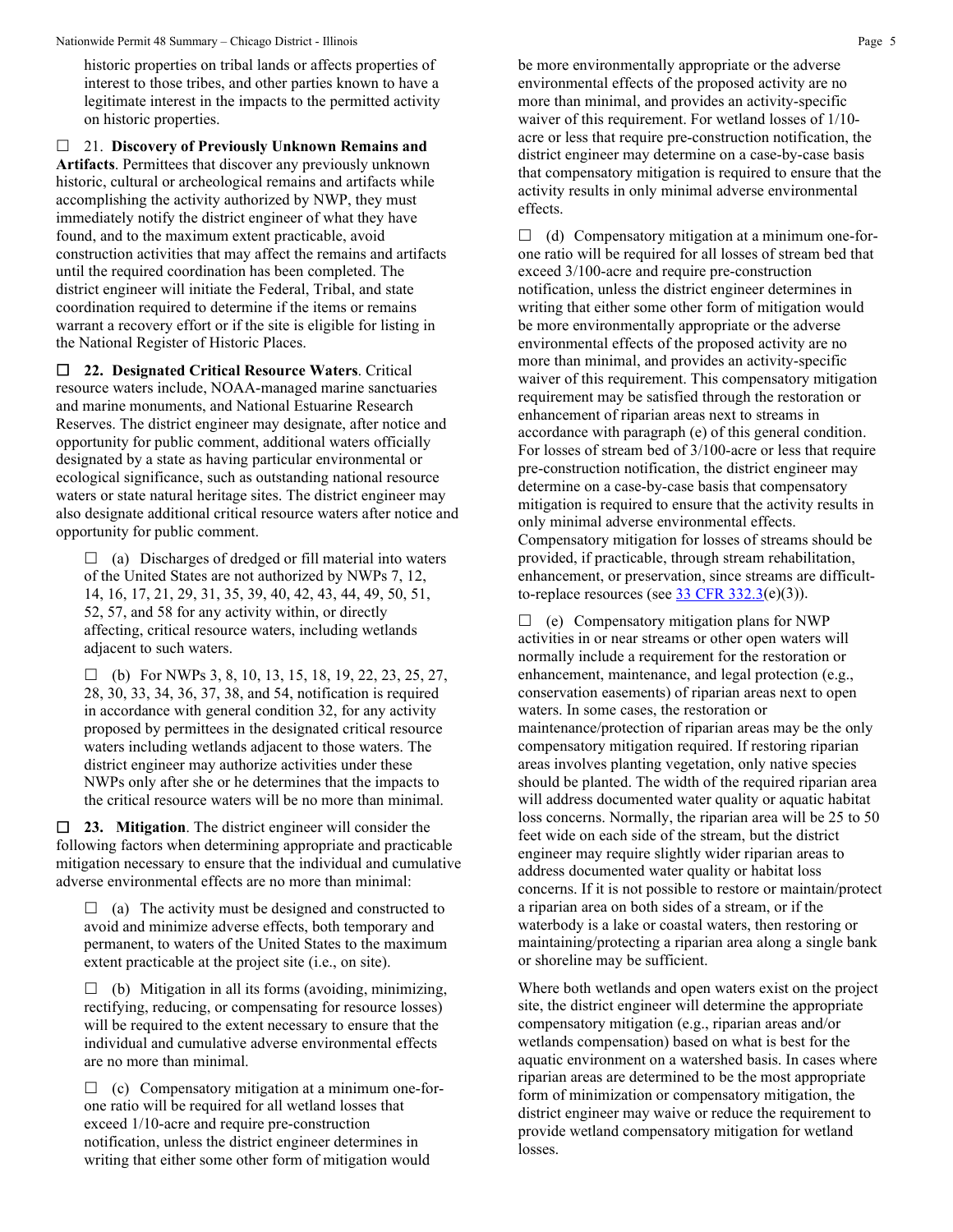$\Box$  (f) Compensatory mitigation projects provided to offset losses of aquatic resources must comply with the applicable provisions of 33 CFR part 332.

 $\Box$  (1) The prospective permittee is responsible for proposing an appropriate compensatory mitigation option if compensatory mitigation is necessary to ensure that the activity results in no more than minimal adverse environmental effects. For the NWPs, the preferred mechanism for providing compensatory mitigation is mitigation bank credits or in-lieu fee program credits (see 33 CFR 332.3(b)(2) and (3)). However, if an appropriate number and type of mitigation bank or in-lieu credits are not available at the time the PCN is submitted to the district engineer, the district engineer may approve the use of permittee-responsible mitigation.

 $\Box$  (2) The amount of compensatory mitigation required by the district engineer must be sufficient to ensure that the authorized activity results in no more than minimal individual and cumulative adverse environmental effects (see 33 CFR 330.1(e)(3)). (See also 33 CFR 332.3(f).)

 $\Box$  (3) Since the likelihood of success is greater and the impacts to potentially valuable uplands are reduced, aquatic resource restoration should be the first compensatory mitigation option considered for permittee-responsible mitigation.

 $\Box$  (4) If permittee-responsible mitigation is the proposed option, the prospective permittee is responsible for submitting a mitigation plan. A conceptual or detailed mitigation plan may be used by the district engineer to make the decision on the NWP verification request, but a final mitigation plan that addresses the applicable requirements of 33 CFR 332.4(c)(2) through (14) must be approved by the district engineer before the permittee begins work in waters of the United States, unless the district engineer determines that prior approval of the final mitigation plan is not practicable or not necessary to ensure timely completion of the required compensatory mitigation (see 33 CFR 332.3(k)(3)).

 $\Box$  (5) If mitigation bank or in-lieu fee program credits are the proposed option, the mitigation plan needs to address only the baseline conditions at the impact site and the number of credits to be provided (see 33 CFR 332.4(c)(1)(ii)).

 $\Box$  (6) Compensatory mitigation requirements (e.g., resource type and amount to be provided as compensatory mitigation, site protection, ecological performance standards, monitoring requirements) may be addressed through conditions added to the NWP authorization, instead of components of a compensatory mitigation plan (see 33 CFR  $332.4(c)(1)(ii)$ ).

 $\Box$  (g) Compensatory mitigation will not be used to increase the acreage losses allowed by the acreage limits of the NWPs. For example, if an NWP has an acreage limit of 1/2-acre, it cannot be used to authorize any NWP activity resulting in the loss of greater than 1/2-acre of waters of the United States, even if compensatory mitigation is provided that replaces or restores some of the lost waters. However, compensatory mitigation can and should be used, as necessary, to ensure that an NWP activity already meeting the established acreage limits also satisfies the no more than minimal impact requirement for the NWPs.

 $\Box$  (h) Permittees may propose the use of mitigation banks, in-lieu fee programs, or permittee-responsible mitigation. When developing a compensatory mitigation proposal, the permittee must consider appropriate and practicable options consistent with the framework at 33 CFR 332.3(b). For activities resulting in the loss of marine or estuarine resources, permittee-responsible mitigation may be environmentally preferable if there are no mitigation banks or in-lieu fee programs in the area that have marine or estuarine credits available for sale or transfer to the permittee. For permittee-responsible mitigation, the special conditions of the NWP verification must clearly indicate the party or parties responsible for the implementation and performance of the compensatory mitigation project, and, if required, its long-term management.

 $\Box$  (i) Where certain functions and services of waters of the United States are permanently adversely affected by a regulated activity, such as discharges of dredged or fill material into waters of the United States that will convert a forested or scrub-shrub wetland to a herbaceous wetland in a permanently maintained utility line right-of-way, mitigation may be required to reduce the adverse environmental effects of the activity to the no more than minimal level.

 **24. Safety of Impoundment Structures**. To ensure that all impoundment structures are safely designed, the district engineer may require non-Federal applicants to demonstrate that the structures comply with established state dam safety criteria or have been designed by qualified persons. The district engineer may also require documentation that the design has been independently reviewed by similarly qualified persons, and appropriate modifications made to ensure safety.

## **25. Water Quality**.

 $\Box$  (a) Where the certifying authority (state, authorized tribe, or EPA, as appropriate) has not previously certified compliance of an NWP with CWA section 401, a CWA section 401 water quality certification for the proposed discharge must be obtained or waived (see [33 CFR](https://www.federalregister.gov/select-citation/2021/01/13/33-CFR-330.4)  [330.4\(](https://www.federalregister.gov/select-citation/2021/01/13/33-CFR-330.4)c)). If the permittee cannot comply with all of the conditions of a water quality certification previously issued by certifying authority for the issuance of the NWP, then the permittee must obtain a water quality certification or waiver for the proposed discharge in order for the activity to be authorized by an NWP.

 $\Box$  (b) If the NWP activity requires pre-construction notification and the certifying authority has not previously certified compliance of an NWP with CWA section 401, the proposed discharge is not authorized by an NWP until water quality certification is obtained or waived. If the certifying authority issues a water quality certification for the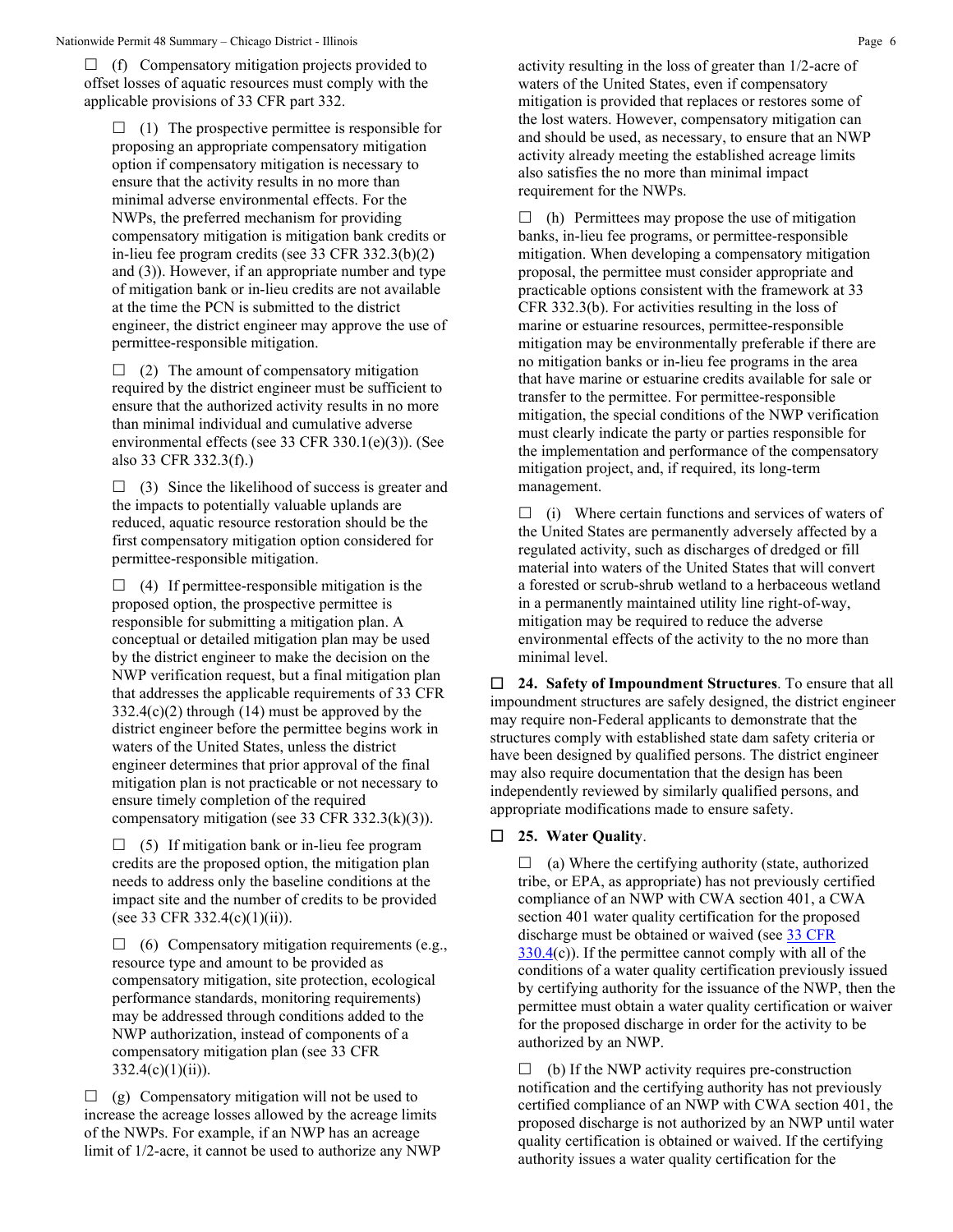proposed discharge, the permittee must submit a copy of the certification to the district engineer. The discharge is not authorized by an NWP until the district engineer has notified the permittee that the water quality certification requirement has been satisfied by the issuance of a water quality certification or a waiver.

 $\Box$  (c) The district engineer or certifying authority may require additional water quality management measures to ensure that the authorized activity does not result in more than minimal degradation of water quality.

 **26. Coastal Zone Management**. In coastal states where an NWP has not previously received a state coastal zone management consistency concurrence, an individual state coastal zone management consistency concurrence must be obtained, or a presumption of concurrence must occur (see 33 CFR 330.4(d)). If the permittee cannot comply with all of the conditions of a coastal zone management consistency concurrence previously issued by the state, then the permittee must obtain an individual coastal zone management consistency concurrence or presumption of concurrence in order for the activity to be authorized by NWP. The district engineer or a state may require additional measures to ensure that the authorized activity is consistent with state coastal zone management requirements.

 **27. Regional and Case-By-Case Conditions**. The activity must comply with any regional conditions that may have been added by the Division Engineer (see 33 CFR 330.4(e)) and with any case specific conditions added by the Corps or by the state, Indian Tribe, or U.S. EPA in its CWA section 401 Water Quality Certification, or by the state in its Coastal Zone Management Act consistency determination.

 **28. Use of Multiple Nationwide Permits**. The use of more than one NWP for a single and complete project is authorized, subject to the following restrictions:

 $\Box$  (a) If only one of the NWPs used to authorize the single and complete project has a specified acreage limit, the acreage loss of waters of the United States cannot exceed the acreage limit of the NWP with the highest specified acreage limit. For example, if a road crossing over tidal waters is constructed under NWP 14, with associated bank stabilization authorized by NWP 13, the maximum acreage loss of waters of the United States for the total project cannot exceed 1/3-acre.

 $\Box$  (b) If one or more of the NWPs used to authorize the single and complete project has specified acreage limits, the acreage loss of waters of the United States authorized by those NWPs cannot exceed their respective specified acreage limits. For example, if a commercial development is constructed under NWP 39, and the single and complete project includes the filling of an upland ditch authorized by NWP 46, the maximum acreage loss of waters of the United States for the commercial development under NWP 39 cannot exceed 1/2-acre, and the total acreage loss of waters of United States due to the NWP 39 and 46 activities cannot exceed 1 acre.

 **29. Transfer of Nationwide Permit Verifications**. If the permittee sells the property associated with a nationwide permit verification, the permittee may transfer the nationwide permit verification to the new owner by submitting a letter to the

"When the structures or work authorized by this nationwide permit are still in existence at the time the property is transferred, the terms and conditions of this nationwide permit, including any special conditions, will continue to be binding on the new owner(s) of the property. To validate the transfer of this nationwide permit and the associated liabilities associated with compliance with its terms and conditions, have the transferee sign and date below."

(Transferee)

(Date)

 **30. Compliance Certification**. Each permittee who receives an NWP verification letter from the Corps must provide a signed certification documenting completion of the authorized activity and implementation of any required compensatory mitigation. The success of any required permittee-responsible mitigation, including the achievement of ecological performance standards, will be addressed separately by the district engineer. The Corps will provide the permittee the certification document with the NWP verification letter. The certification document will include:

 $\Box$  (a) A statement that the authorized activity was done in accordance with the NWP authorization, including any general, regional, or activity-specific conditions;

 $\Box$  (b) A statement that the implementation of any required compensatory mitigation was completed in accordance with the permit conditions. If credits from a mitigation bank or in-lieu fee program are used to satisfy the compensatory mitigation requirements, the certification must include the documentation required by 33 CFR 332.3(l)(3) to confirm that the permittee secured the appropriate number and resource type of credits; and

 $\Box$  (c) The signature of the permittee certifying the completion of the activity and mitigation.

The completed certification document must be submitted to the district engineer within 30 days of completion of the authorized activity or the implementation of any required compensatory mitigation, whichever occurs later.

 **31. Activities Affecting Structures or Works Built by the United States.** If an NWP activity also requires review by, or permission from, the Corps pursuant to 33 U.S.C. 408 because it will alter or temporarily or permanently occupy or use a U.S. Army Corps of Engineers (USACE) federally authorized Civil Works project (a "USACE project"), the prospective permittee must submit a pre-construction notification. See paragraph (b)(10) of general condition 32. An activity that requires section 408 permission and/or review is not authorized by NWP until the appropriate Corps office issues the section 408 permission or completes its review to alter, occupy, or use the USACE project, and the district engineer issues a written NWP verification.

## **32. Pre-Construction Notification**.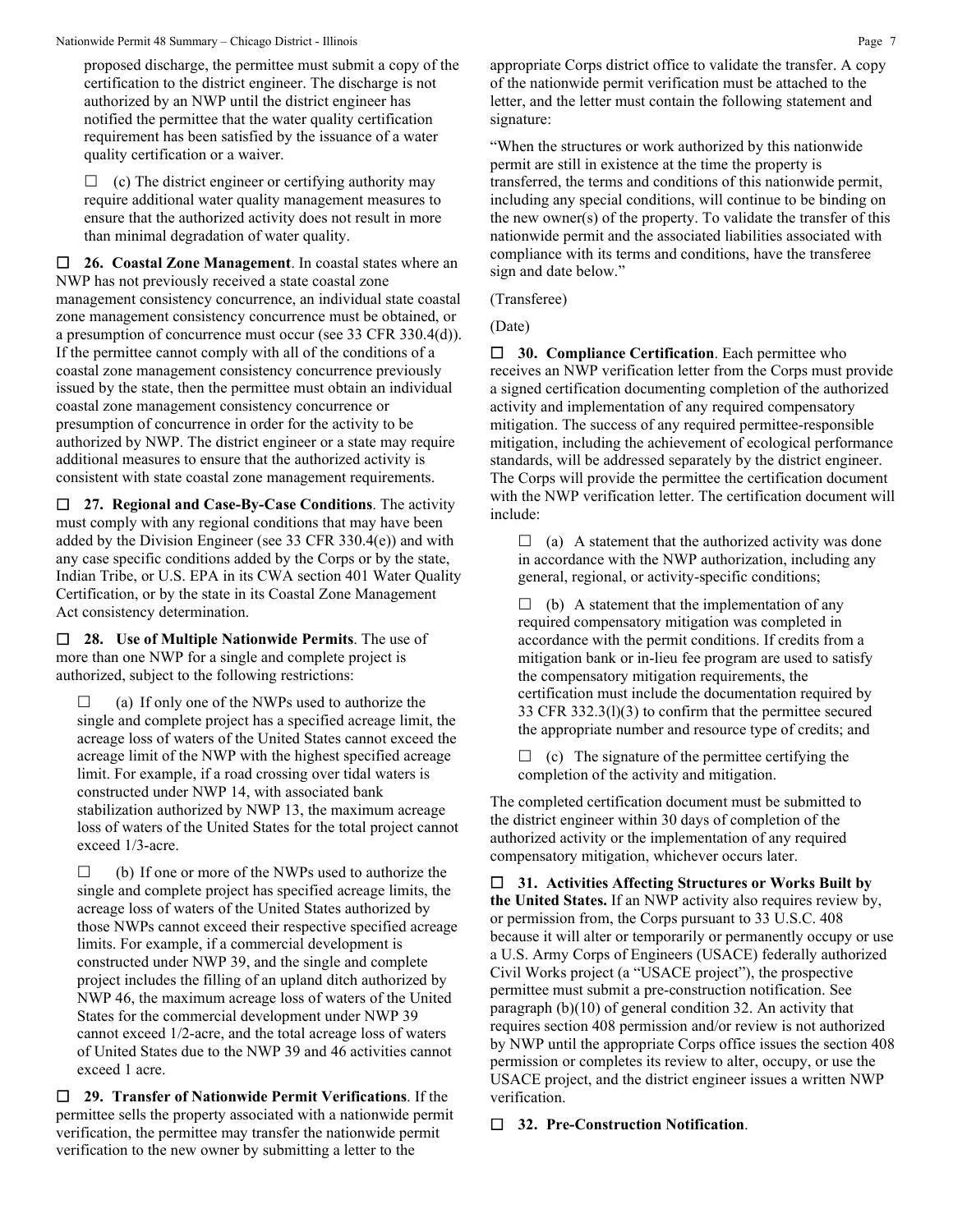$\Box$  (a) **Timing**. Where required by the terms of the NWP, the prospective permittee must notify the district engineer by submitting a pre-construction notification (PCN) as early as possible. The district engineer must determine if the PCN is complete within 30 calendar days of the date of receipt and, if the PCN is determined to be incomplete, notify the prospective permittee within that 30 day period to request the additional information necessary to make the PCN complete. The request must specify the information needed to make the PCN complete. As a general rule, district engineers will request additional information necessary to make the PCN complete only once. However, if the prospective permittee does not provide all of the requested information, then the district engineer will notify the prospective permittee that the PCN is still incomplete and the PCN review process will not commence until all of the requested information has been received by the district engineer. The prospective permittee shall not begin the activity until either:

 $\Box$  (1) He or she is notified in writing by the district engineer that the activity may proceed under the NWP with any special conditions imposed by the district or division engineer; or

 $\Box$  (2) 45 calendar days have passed from the district engineer's receipt of the complete PCN and the prospective permittee has not received written notice from the district or division engineer. However, if the permittee was required to notify the Corps pursuant to general condition 18 that listed species or critical habitat might be affected or are in the vicinity of the activity, or to notify the Corps pursuant to general condition 20 that the activity might have the potential to cause effects to historic properties, the permittee cannot begin the activity until receiving written notification from the Corps that there is "no effect" on listed species or "no potential to cause effects" on historic properties, or that any consultation required under Section 7 of the Endangered Species Act (see 33 CFR 330.4(f)) and/or section 106 of the National Historic Preservation Act (see 33 CFR 330.4(g)) has been completed. If the proposed activity requires a written waiver to exceed specified limits of an NWP, the permittee may not begin the activity until the district engineer issues the waiver. If the district or division engineer notifies the permittee in writing that an individual permit is required within 45 calendar days of receipt of a complete PCN, the permittee cannot begin the activity until an individual permit has been obtained. Subsequently, the permittee's right to proceed under the NWP may be modified, suspended, or revoked only in accordance with the procedure set forth in 33 CFR 330.5(d)(2).

 (b) **Contents of Pre-Construction Notification**. The PCN must be in writing and include the following information:

 $\Box$  (1) Name, address and telephone numbers of the prospective permittee;

 $\Box$  (3) Identify the specific NWP or NWP(s) the prospective permittee wants to use to authorize the proposed activity;

 $\Box$  (4) (i) A description of the proposed activity; the activity's purpose; direct and indirect adverse environmental effects the activity would cause, including the anticipated amount of loss of wetlands, other special aquatic sites, and other waters expected to result from the NWP activity, in acres, linear feet, or other appropriate unit of measure; a description of any proposed mitigation measures intended to reduce the adverse environmental effects caused by the proposed activity; and any other NWP(s), regional general permit(s), or individual permit(s) used or intended to be used to authorize any part of the proposed project or any related activity, including other separate and distant crossings for linear projects that require Department of the Army authorization but do not require pre-construction notification. The description of the proposed activity and any proposed mitigation measures should be sufficiently detailed to allow the district engineer to determine that the adverse environmental effects of the activity will be no more than minimal and to determine the need for compensatory mitigation or other mitigation measures.

 $\Box$  (ii) For linear projects where one or more single and complete crossings require preconstruction notification, the PCN must include the quantity of anticipated losses of wetlands, other special aquatic sites, and other waters for each single and complete crossing of those wetlands, other special aquatic sites, and other waters (including those single and complete crossings authorized by NWP but do not require PCNs). This information will be used by the district engineer to evaluate the cumulative adverse environmental effects of the proposed linear project, and does not change those non-PCN NWP activities into NWP PCNs.

 $\Box$  (iii) Sketches should be provided when necessary to show that the activity complies with the terms of the NWP. (Sketches usually clarify the activity and when provided results in a quicker decision. Sketches should contain sufficient detail to provide an illustrative description of the proposed activity (e.g., a conceptual plan), but do not need to be detailed engineering plans);

 $\Box$  (5) The PCN must include a delineation of wetlands, other special aquatic sites, and other waters, such as lakes and ponds, perennial, and intermittent, on the project site. Wetland delineations must be prepared in accordance with the current method required by the Corps. The permittee may ask the Corps to delineate the special aquatic sites and other waters on the project site, but there may be a delay if the Corps does the delineation, especially if the project site is large or contains many wetlands, other special aquatic sites, and other waters.

 $\Box$  (2) Location of the proposed activity;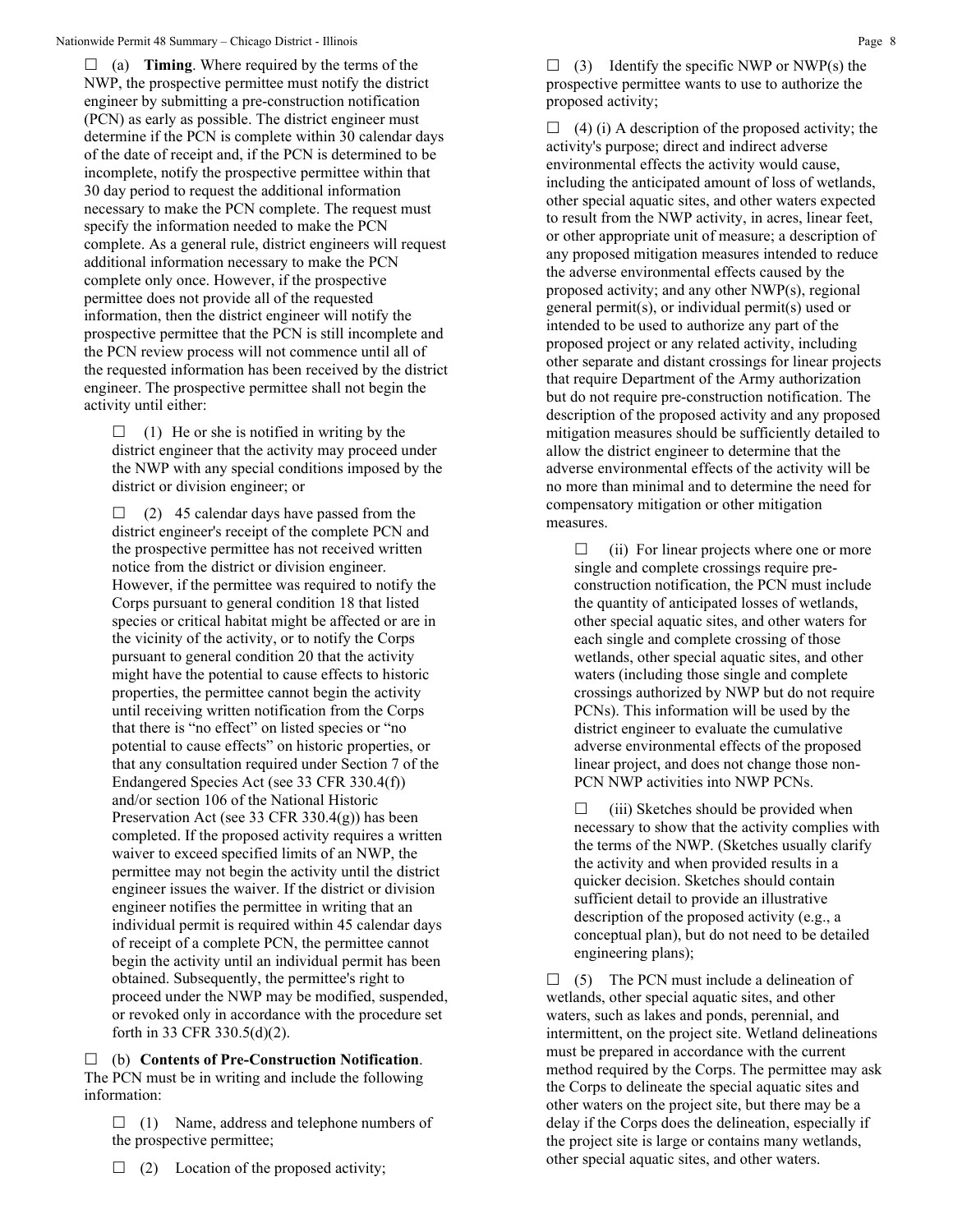Furthermore, the 45-day period will not start until the delineation has been submitted to or completed by the Corps, as appropriate;

 $\Box$  (6) If the proposed activity will result in the loss of greater than 1/10-acre of wetlands or 3/100 acre of stream bed and a PCN is required, the prospective permittee must submit a statement describing how the mitigation requirement will be satisfied, or explaining why the adverse environmental effects are no more than minimal and why compensatory mitigation should not be required. As an alternative, the prospective permittee may submit a conceptual or detailed mitigation plan.

 $\Box$  (7) For non-federal permittees, if any listed species (or species proposed for listing) or designated critical habitat (or critical habitat proposed for such designation) might be affected or is in the vicinity of the activity, or if the activity is located in designated critical habitat (or critical habitat proposed for such designation), the PCN must include the name(s) of those endangered or threatened species (or species proposed for listing) that might be affected by the proposed activity or utilize the designated critical habitat (or critical habitat proposed for such designation) that might be affected by the proposed activity. For NWP activities that require pre-construction notification, Federal permittees must provide documentation demonstrating compliance with the Endangered Species Act;

 $\Box$  (8) For non-federal permittees, if the NWP activity might have the potential to cause effects to a historic property listed on, determined to be eligible for listing on, or potentially eligible for listing on, the National Register of Historic Places, the PCN must state which historic property might have the potential to be affected by the proposed activity or include a vicinity map indicating the location of the historic property. For NWP activities that require preconstruction notification, Federal permittees must provide documentation demonstrating compliance with section 106 of the National Historic Preservation Act;

 $\Box$  (9) For an activity that will occur in a component of the National Wild and Scenic River System, or in a river officially designated by Congress as a "study river" for possible inclusion in the system while the river is in an official study status, the PCN must identify the Wild and Scenic River or the "study river" (see general condition 16); and

 $\Box$  (10) For an NWP activity that requires permission from, or review by, the Corps pursuant to 33 U.S.C. 408 because it will alter or temporarily or permanently occupy or use a U.S. Army Corps of Engineers federally authorized civil works project, the pre-construction notification must include a statement confirming that the project proponent has submitted a written request for section 408

permission from, or review by, the Corps office having jurisdiction over that USACE project.

 (c) **Form of Pre-Construction Notification.** The nationwide permit pre-construction notification form (Form ENG 6082) should be used for NWP PCNs. A letter containing the required information may also be used. Applicants may provide electronic files of PCNs and supporting materials if the district engineer has established tools and procedures for electronic submittals.

(d) **Agency Coordination**:

 $\Box$  (1) The district engineer will consider any comments from Federal and state agencies concerning the proposed activity's compliance with the terms and conditions of the NWPs and the need for mitigation to reduce the activity's adverse environmental effects so that they are no more than minimal.

 $\Box$  (2) Agency coordination is required for:

i) All NWP activities that require preconstruction notification and result in the loss of greater than 1/2-acre of waters of the United States;

ii) NWP 13 activities in excess of 500 linear feet, fills greater than one cubic yard per running foot, or involve discharges of dredged or fill material into special aquatic sites; and

(iii) NWP 54 activities in excess of 500 linear feet, or that extend into the waterbody more than 30 feet from the mean low water line in tidal waters or the ordinary high water mark in the Great Lakes.

 $\Box$  (3) When agency coordination is required, the district engineer will immediately provide (e.g., via email, facsimile transmission, overnight mail, or other expeditious manner) a copy of the complete PCN to the appropriate Federal or state offices (FWS, state natural resource or water quality agency, EPA, and, if appropriate, the NMFS). With the exception of NWP 37, these agencies will have 10 calendar days from the date the material is transmitted to notify the district engineer via telephone, facsimile transmission, or email that they intend to provide substantive, site-specific comments. The comments must explain why the agency believes the adverse environmental effects will be more than minimal. If so contacted by an agency, the district engineer will wait an additional 15 calendar days before making a decision on the pre-construction notification. The district engineer will fully consider agency comments received within the specified time frame concerning the proposed activity's compliance with the terms and conditions of the NWPs, including the need for mitigation to ensure that the net adverse environmental effects of the proposed activity are no more than minimal. The district engineer will provide no response to the resource agency, except as provided below. The district engineer will indicate in the administrative record associated with each pre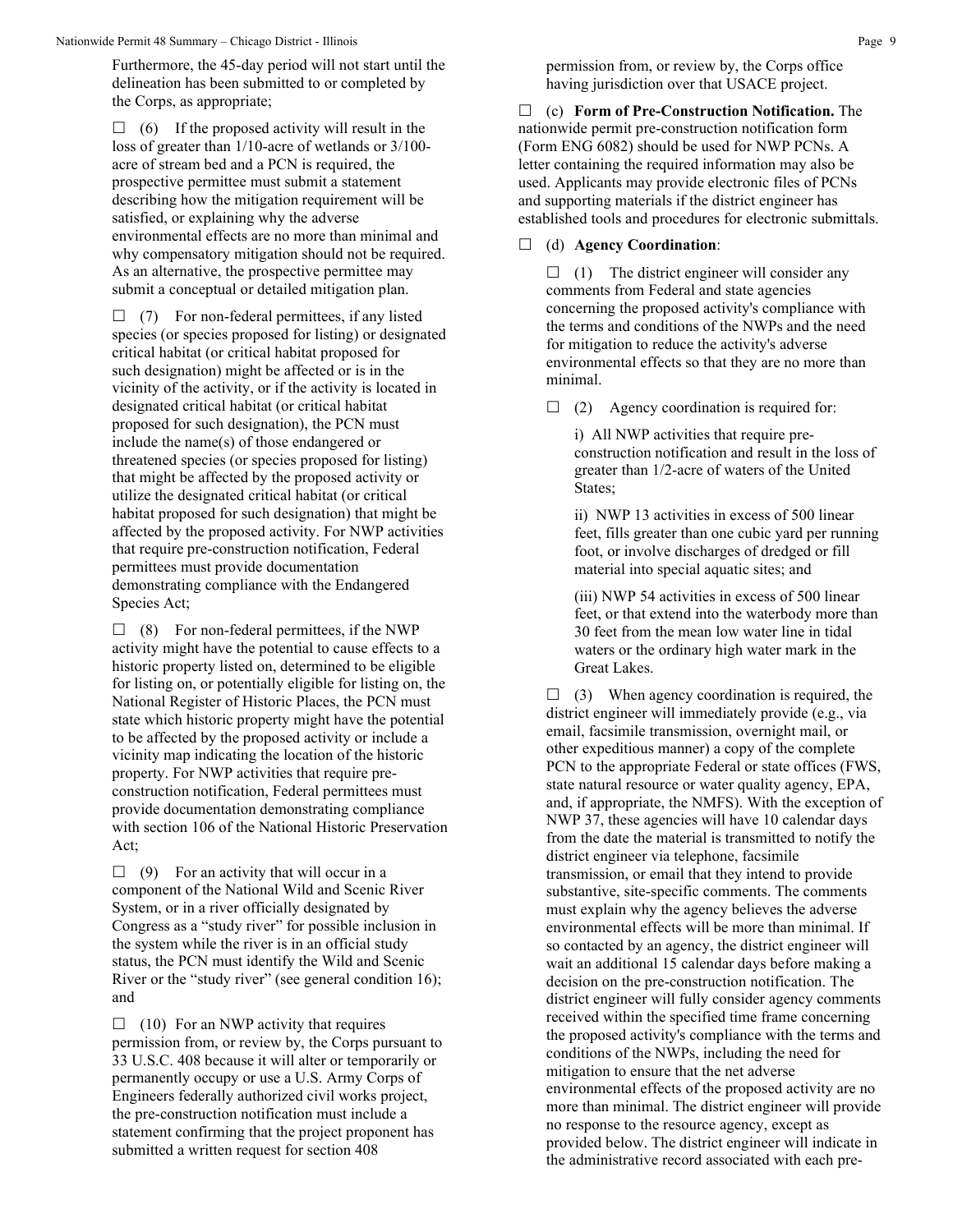construction notification that the resource agencies' concerns were considered. For NWP 37, the emergency watershed protection and rehabilitation activity may proceed immediately in cases where there is an unacceptable hazard to life or a significant loss of property or economic hardship will occur. The district engineer will consider any comments received to decide whether the NWP 37 authorization should be modified, suspended, or revoked in accordance with the procedures at 33 CFR 330.5.

 $\Box$  (4) In cases of where the prospective permittee is not a Federal agency, the district engineer will provide a response to NMFS within 30 calendar days of receipt of any Essential Fish Habitat conservation recommendations, as required by section 305(b)(4)(B) of the Magnuson-Stevens Fishery Conservation and Management Act.

 $\Box$  (5) Applicants are encouraged to provide the Corps with either electronic files or multiple copies of pre-construction notifications to expedite agency coordination.

## **C. District Engineer's Decision**

 $\Box$  1. In reviewing the PCN for the proposed activity, the district engineer will determine whether the activity authorized by the NWP will result in more than minimal individual or cumulative adverse environmental effects or may be contrary to the public interest. If a project proponent requests authorization by a specific NWP, the district engineer should issue the NWP verification for that activity if it meets the terms and conditions of that NWP, unless he or she determines, after considering mitigation, that the proposed activity will result in more than minimal individual and cumulative adverse effects on the aquatic environment and other aspects of the public interest and exercises discretionary authority to require an individual permit for the proposed activity. For a linear project, this determination will include an evaluation of the single and complete crossings of waters of the United States that require PCNs to determine whether they individually satisfy the terms and conditions of the NWP(s), as well as the cumulative effects caused by all of the crossings of waters of the United States authorized by NWP. If an applicant requests a waiver of an applicable limit, as provided for in NWPs 13, 36, or 54, the district engineer will only grant the waiver upon a written determination that the NWP activity will result in only minimal individual and cumulative adverse environmental effects.

 $\Box$  2. When making minimal adverse environmental effects determinations the district engineer will consider the direct and indirect effects caused by the NWP activity. He or she will also consider the cumulative adverse environmental effects caused by activities authorized by NWP and whether those cumulative adverse environmental effects are no more than minimal. The district engineer will also consider site specific factors, such as the environmental setting in the vicinity of the NWP activity, the type of resource that will be affected by the NWP activity, the functions provided by the aquatic resources that will be affected by the NWP activity, the degree or magnitude to which the aquatic resources perform those functions, the extent that aquatic resource functions will be lost as a result of the NWP activity (e.g.,

partial or complete loss), the duration of the adverse effects (temporary or permanent), the importance of the aquatic resource functions to the region (e.g., watershed or ecoregion), and mitigation required by the district engineer. If an appropriate functional or condition assessment method is available and practicable to use, that assessment method may be used by the district engineer to assist in the minimal adverse environmental effects determination. The district engineer may add case-specific special conditions to the NWP authorization to address site-specific environmental concerns.

 $\Box$  3. If the proposed activity requires a PCN and will result in a loss of greater than 1/10-acre of wetlands or 3/100 acre of stream bed, the prospective permittee should submit a mitigation proposal with the PCN. Applicants may also propose compensatory mitigation for NWP activities with smaller impacts, or for impacts to other types of waters. The district engineer will consider any proposed compensatory mitigation or other mitigation measures the applicant has included in the proposal in determining whether the net adverse environmental effects of the proposed activity are no more than minimal. The compensatory mitigation proposal may be either conceptual or detailed. If the district engineer determines that the activity complies with the terms and conditions of the NWP and that the adverse environmental effects are no more than minimal, after considering mitigation, the district engineer will notify the permittee and include any activity-specific conditions in the NWP verification the district engineer deems necessary. Conditions for compensatory mitigation requirements must comply with the appropriate provisions at  $33 \text{ CFR } 332.3$ (k). The district engineer must approve the final mitigation plan before the permittee commences work in waters of the United States, unless the district engineer determines that prior approval of the final mitigation plan is not practicable or not necessary to ensure timely completion of the required compensatory mitigation. If the prospective permittee elects to submit a compensatory mitigation plan with the PCN, the district engineer will expeditiously review the proposed compensatory mitigation plan. The district engineer must review the proposed compensatory mitigation plan within 45 calendar days of receiving a complete PCN and determine whether the proposed mitigation would ensure that the NWP activity results in no more than minimal adverse environmental effects. If the net adverse environmental effects of the NWP activity (after consideration of the mitigation proposal) are determined by the district engineer to be no more than minimal, the district engineer will provide a timely written response to the applicant. The response will state that the NWP activity can proceed under the terms and conditions of the NWP, including any activity-specific conditions added to the NWP authorization by the district engineer.

 $\Box$  4. If the district engineer determines that the adverse environmental effects of the proposed activity are more than minimal, then the district engineer will notify the applicant either: (a) That the activity does not qualify for authorization under the NWP and instruct the applicant on the procedures to seek authorization under an individual permit; (b) that the activity is authorized under the NWP subject to the applicant's submission of a mitigation plan that would reduce the adverse environmental effects so that they are no more than minimal; or (c) that the activity is authorized under the NWP with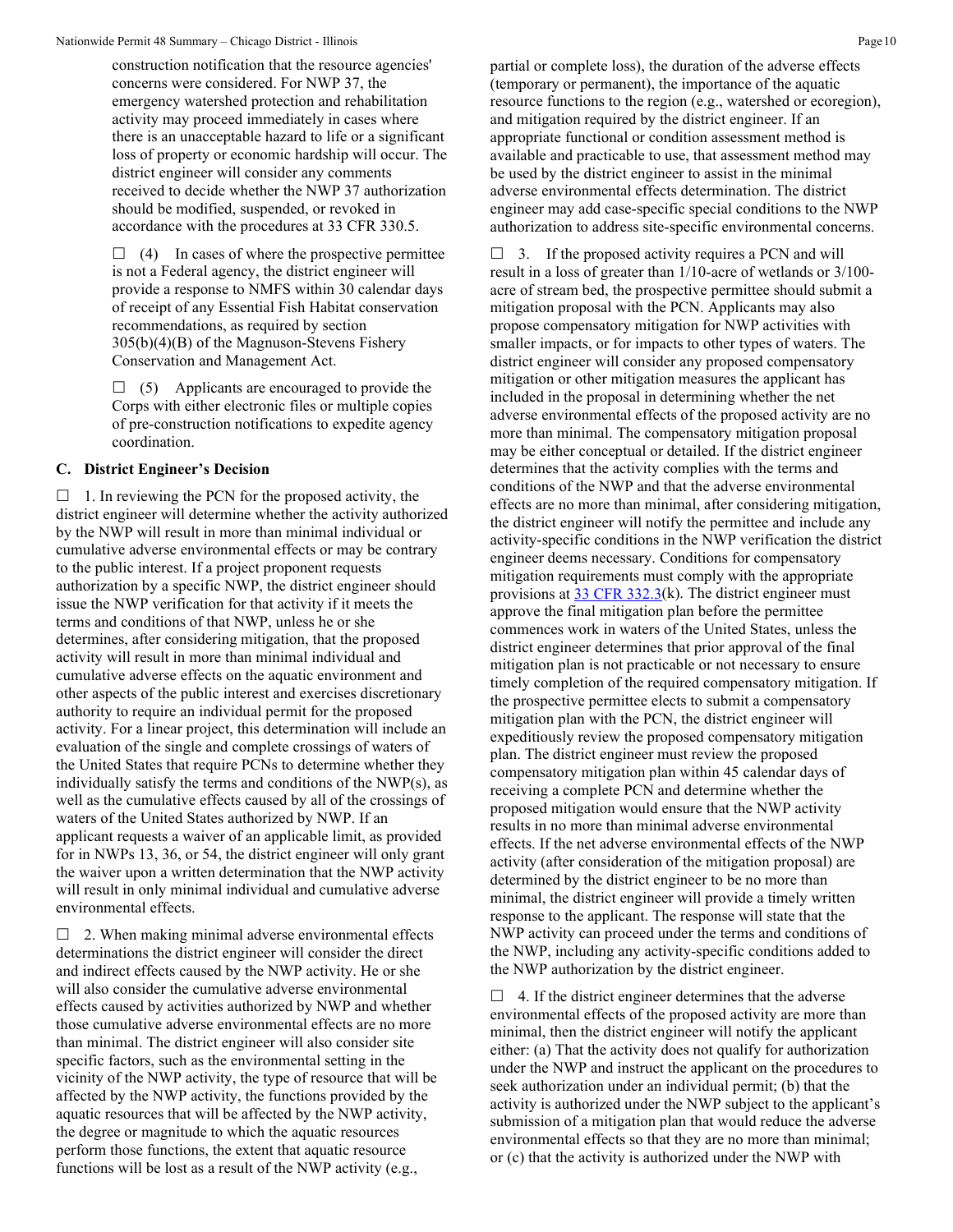specific modifications or conditions. Where the district engineer determines that mitigation is required to ensure no more than minimal adverse environmental effects, the activity will be authorized within the 45-day PCN period (unless additional time is required to comply with general conditions 18, 20, and/or 31), with activity-specific conditions that state the mitigation requirements. The authorization will include the necessary conceptual or detailed mitigation plan or a requirement that the applicant submit a mitigation plan that would reduce the adverse environmental effects so that they are no more than minimal. When compensatory mitigation is required, no work in waters of the United States may occur until the district engineer has approved a specific mitigation plan or has determined that prior approval of a final mitigation plan is not practicable or not necessary to ensure timely completion of the required compensatory mitigation.

## D. **Further Information**

1. District engineers have authority to determine if an activity complies with the terms and conditions of an NWP.

2. NWPs do not obviate the need to obtain other federal, state, or local permits, approvals, or authorizations required by law.

3. NWPs do not grant any property rights or exclusive privileges.

4. NWPs do not authorize any injury to the property or rights of others.

5. NWPs do not authorize interference with any existing or proposed Federal project (see general condition 31).

#### E. **Definitions**

**Best management practices (BMPs)**: Policies, practices, procedures, or structures implemented to mitigate the adverse environmental effects on surface water quality resulting from development. BMPs are categorized as structural or nonstructural.

**Compensatory mitigation**: The restoration (re-establishment or rehabilitation), establishment (creation), enhancement, and/or in certain circumstances preservation of aquatic resources for the purposes of offsetting unavoidable adverse impacts which remain after all appropriate and practicable avoidance and minimization has been achieved.

**Currently serviceable**: Useable as is or with some maintenance, but not so degraded as to essentially require reconstruction.

**Direct effects**: Effects that are caused by the activity and occur at the same time and place.

**Discharge**: The term "discharge" means any discharge of dredged or fill material into waters of the United States.

**Ecological reference:** A model used to plan and design an aquatic habitat and riparian area restoration, enhancement, or establishment activity under NWP 27. An ecological reference may be based on the structure, functions, and dynamics of an aquatic habitat type or a riparian area type that currently exists in the region where the proposed NWP 27 activity is located. Alternatively, an ecological reference may be based on a conceptual model for the aquatic habitat type or riparian area type to be restored, enhanced, or established as a result of the

**Enhancement**: The manipulation of the physical, chemical, or biological characteristics of an aquatic resource to heighten, intensify, or improve a specific aquatic resource function(s). Enhancement results in the gain of selected aquatic resource function(s), but may also lead to a decline in other aquatic resource function(s). Enhancement does not result in a gain in aquatic resource area.

**Establishment (creation):** The manipulation of the physical, chemical, or biological characteristics present to develop an aquatic resource that did not previously exist at an upland site. Establishment results in a gain in aquatic resource area.

**High Tide Line**: The line of intersection of the land with the water's surface at the maximum height reached by a rising tide. The high tide line may be determined, in the absence of actual data, by a line of oil or scum along shore objects, a more or less continuous deposit of fine shell or debris on the foreshore or berm, other physical markings or characteristics, vegetation lines, tidal gages, or other suitable means that delineate the general height reached by a rising tide. The line encompasses spring high tides and other high tides that occur with periodic frequency but does not include storm surges in which there is a departure from the normal or predicted reach of the tide due to the piling up of water against a coast by strong winds such as those accompanying a hurricane or other intense storm.

**Historic Property**: Any prehistoric or historic district, site (including archaeological site), building, structure, or other object included in, or eligible for inclusion in, the National Register of Historic Places maintained by the Secretary of the Interior. This term includes artifacts, records, and remains that are related to and located within such properties. The term includes properties of traditional religious and cultural importance to an Indian tribe or Native Hawaiian organization and that meet the National Register criteria (36 CFR part 60).

**Independent utility**: A test to determine what constitutes a single and complete non-linear project in the Corps Regulatory Program. A project is considered to have independent utility if it would be constructed absent the construction of other projects in the project area. Portions of a multi-phase project that depend upon other phases of the project do not have independent utility. Phases of a project that would be constructed even if the other phases were not built can be considered as separate single and complete projects with independent utility.

**Indirect effects**: Effects that are caused by the activity and are later in time or farther removed in distance, but are still reasonably foreseeable.

**Loss of waters of the United States**: Waters of the United States that are permanently adversely affected by filling, flooding, excavation, or drainage because of the regulated activity. The loss of stream bed includes the acres of stream bed that are permanently adversely affected by filling or excavation because of the regulated activity. Permanent adverse effects include permanent discharges of dredged or fill material that change an aquatic area to dry land, increase the bottom elevation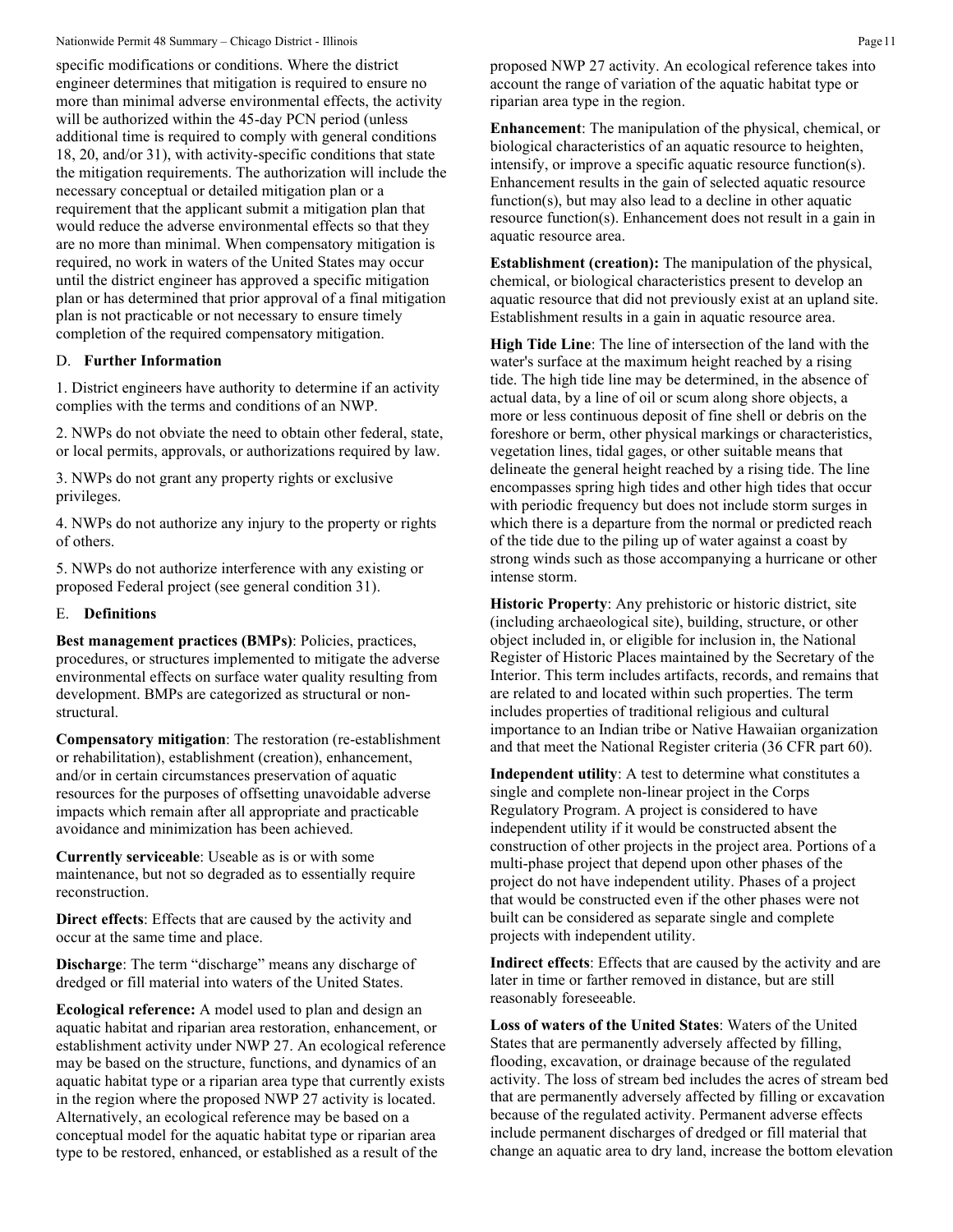#### Nationwide Permit 48 Summary – Chicago District - Illinois Page 12

of a waterbody, or change the use of a waterbody. The acreage of loss of waters of the United States is a threshold measurement of the impact to jurisdictional waters for determining whether a project may qualify for an NWP; it is not a net threshold that is calculated after considering compensatory mitigation that may be used to offset losses of aquatic functions and services. Waters of the United States temporarily filled, flooded, excavated, or drained, but restored to pre-construction contours and elevations after construction, are not included in the measurement of loss of waters of the United States. Impacts resulting from activities that do not require Department of the Army authorization, such as activities eligible for exemptions under section 404(f) of the Clean Water Act, are not considered when calculating the loss of waters of the United States.

**Navigable waters:** Waters subject to section 10 of the Rivers and Harbors Act of 1899. These waters are defined at 33 CFR part 329.

**Non-tidal wetland**: A non-tidal wetland is a wetland that is not subject to the ebb and flow of tidal waters. Non-tidal wetlands contiguous to tidal Start Printed Page 57394waters are located landward of the high tide line (i.e., spring high tide line).

**Open water:** For purposes of the NWPs, an open water is any area that in a year with normal patterns of precipitation has water flowing or standing above ground to the extent that an ordinary high water mark can be determined. Aquatic vegetation within the area of flowing or standing water is either non-emergent, sparse, or absent. Vegetated shallows are considered to be open waters. Examples of "open waters" include rivers, streams, lakes, and ponds.

**Ordinary High Water Mark**: The term ordinary high water mark means that line on the shore established by the fluctuations of water and indicated by physical characteristics such as a clear, natural line impressed on the bank, shelving, changes in the character of soil, destruction of terrestrial vegetation, the presence of litter and debris, or other appropriate means that consider the characteristics of the surrounding areas.

**Perennial stream**: A perennial stream has surface water flowing continuously year-round during a typical year.

**Practicable**: Available and capable of being done after taking into consideration cost, existing technology, and logistics in light of overall project purposes.

**Pre-construction notification:** A request submitted by the project proponent to the Corps for confirmation that a particular activity is authorized by nationwide permit. The request may be a permit application, letter, or similar document that includes information about the proposed work and its anticipated environmental effects. Pre-construction notification may be required by the terms and conditions of a nationwide permit, or by regional conditions. A preconstruction notification may be voluntarily submitted in cases where pre-construction notification is not required and the project proponent wants confirmation that the activity is authorized by nationwide permit.

**Preservation**: The removal of a threat to, or preventing the decline of, aquatic resources by an action in or near those

aquatic resources. This term includes activities commonly associated with the protection and maintenance of aquatic resources through the implementation of appropriate legal and physical mechanisms. Preservation does not result in a gain of aquatic resource area or functions.

**Re-establishment**: The manipulation of the physical, chemical, or biological characteristics of a site with the goal of returning natural/historic functions to a former aquatic resource. Re-establishment results in rebuilding a former aquatic resource and results in a gain in aquatic resource area and functions.

**Rehabilitation**: The manipulation of the physical, chemical, or biological characteristics of a site with the goal of repairing natural/historic functions to a degraded aquatic resource. Rehabilitation results in a gain in aquatic resource function, but does not result in a gain in aquatic resource area.

**Restoration**: The manipulation of the physical, chemical, or biological characteristics of a site with the goal of returning natural/historic functions to a former or degraded aquatic resource. For the purpose of tracking net gains in aquatic resource area, restoration is divided into two categories: Reestablishment and rehabilitation.

**Riffle and pool complex**: Riffle and pool complexes are special aquatic sites under the 404(b)(1) Guidelines. Riffle and pool complexes sometimes characterize steep gradient sections of streams. Such stream sections are recognizable by their hydraulic characteristics. The rapid movement of water over a course substrate in riffles results in a rough flow, a turbulent surface, and high dissolved oxygen levels in the water. Pools are deeper areas associated with riffles. A slower stream velocity, a streaming flow, a smooth surface, and a finer substrate characterize pools.

**Riparian areas**: Riparian areas are lands next to streams, lakes, and estuarine-marine shorelines. Riparian areas are transitional between terrestrial and aquatic ecosystems, through which surface and subsurface hydrology connects riverine, lacustrine, estuarine, and marine waters with their adjacent wetlands, non-wetland waters, or uplands. Riparian areas provide a variety of ecological functions and services and help improve or maintain local water quality. (See general condition 23.)

**Shellfish seeding**: The placement of shellfish seed and/or suitable substrate to increase shellfish production. Shellfish seed consists of immature individual shellfish or individual shellfish attached to shells or shell fragments (i.e., spat on shell). Suitable substrate may consist of shellfish shells, shell fragments, or other appropriate materials placed into waters for shellfish habitat.

**Single and complete linear project:** A linear project is a project constructed for the purpose of getting people, goods, or services from a point of origin to a terminal point, which often involves multiple crossings of one or more waterbodies at separate and distant locations. The term "single and complete project" is defined as that portion of the total linear project proposed or accomplished by one owner/developer or partnership or other association of owners/developers that includes all crossings of a single water of the United States (i.e., a single waterbody) at a specific location. For linear